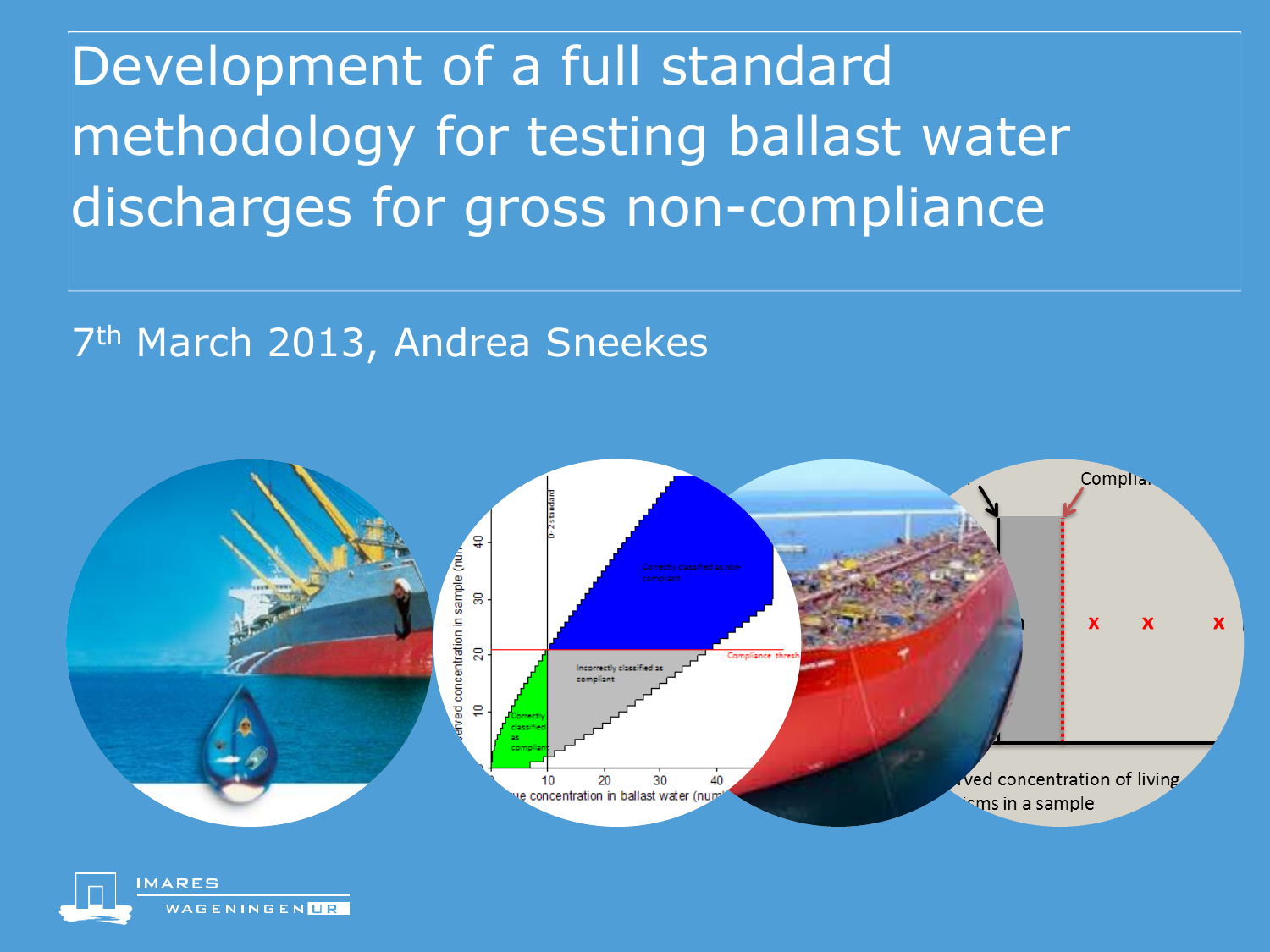## Presentation outline

- Aim of the project
- Approach
- Poisson rate test
- Available data
- **Negative binomial model**
- **Deriving GNC thresholds using NB model**
- **Assumptions**

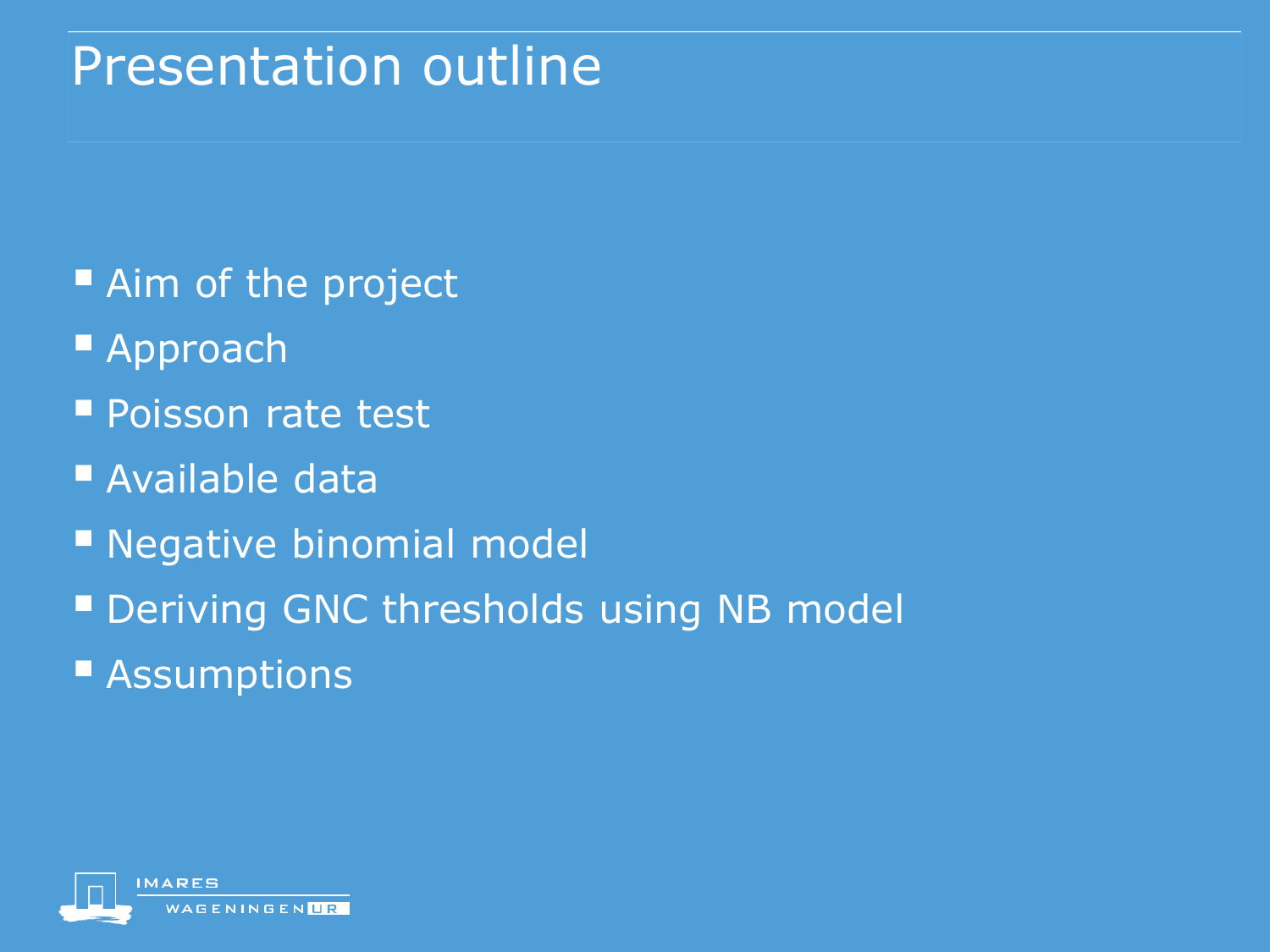## Aim of the project

■ To develop a full standard methodology for testing for gross non-compliance (GNC), complete with sampling protocol, analysis methodology and confidence limits, based on the existing EMSA research, so that when used by Port State Control, an Administration can be 99.9% sure that a vessel is in non-compliance with the standards in the BWM convention.

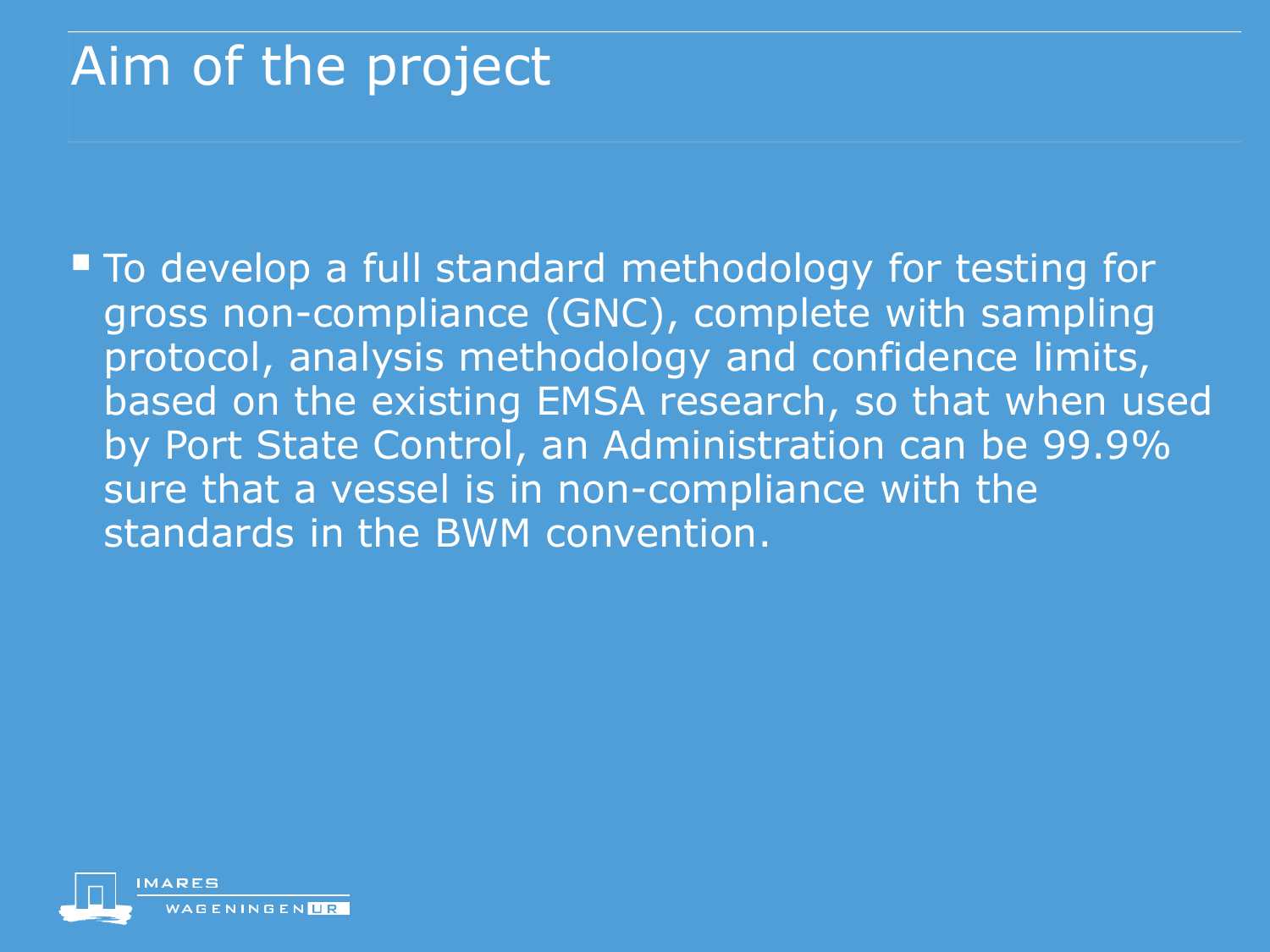## Approach to GNC testing

■ Our proposed approach to testing for gross noncompliance is to assume that a vessel is in compliance until it can be demonstrated, on the basis of data from samples of the ballast water, that the vessel is in noncompliance with a high level of certainty.



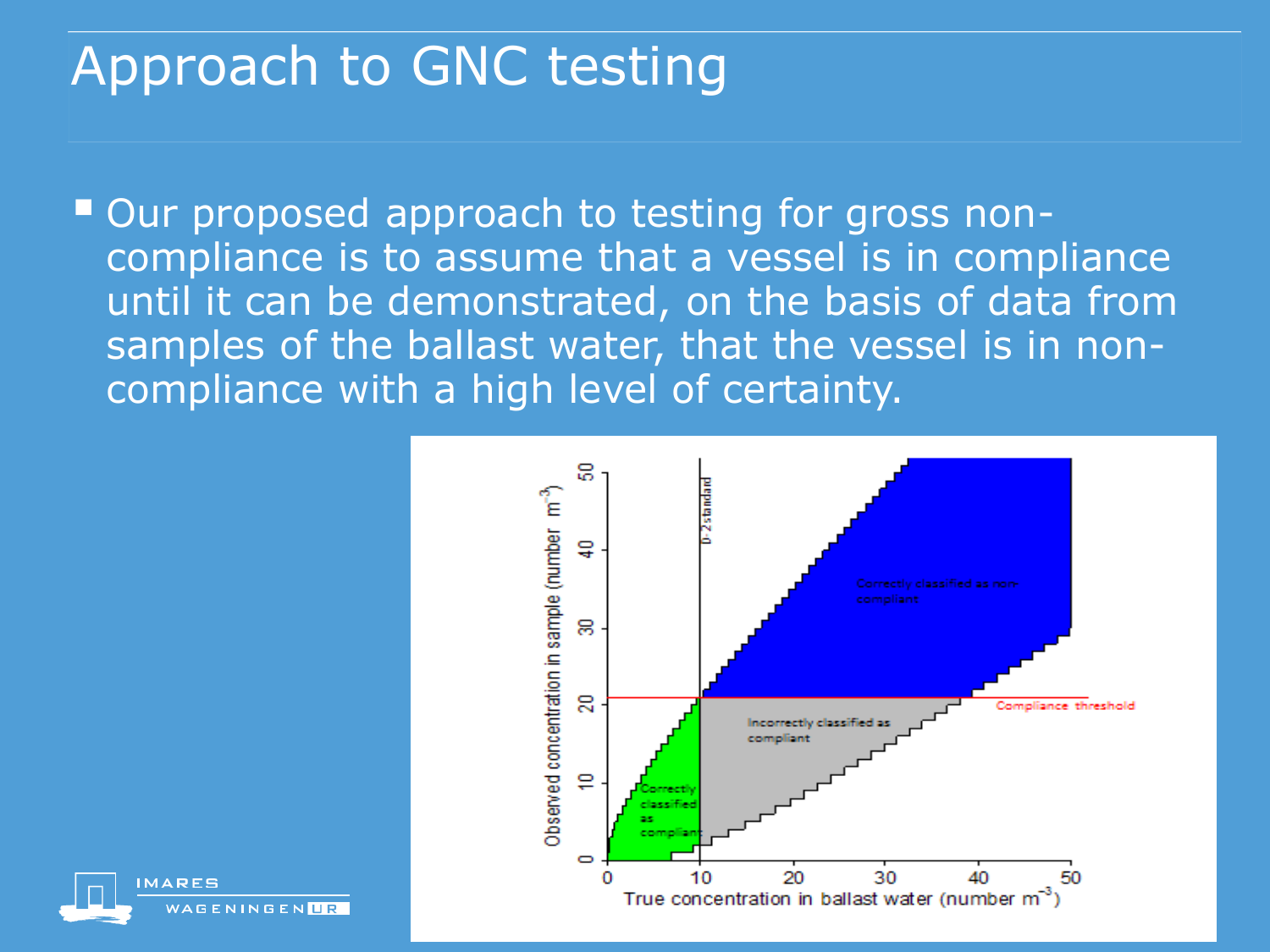## Approach to GNC testing

■ Our proposed approach to testing for gross noncompliance is to assume that a vessel is in compliance until it can be demonstrated, on the basis of data from samples of the ballast water, that the vessel is in noncompliance with a high level of certainty.

A good sampling methodology would specify the procedure and minimum requirements that, if adhered to, would lead to a predictable level of reliability of the estimate of the mean concentration of living organisms in the ballast water.

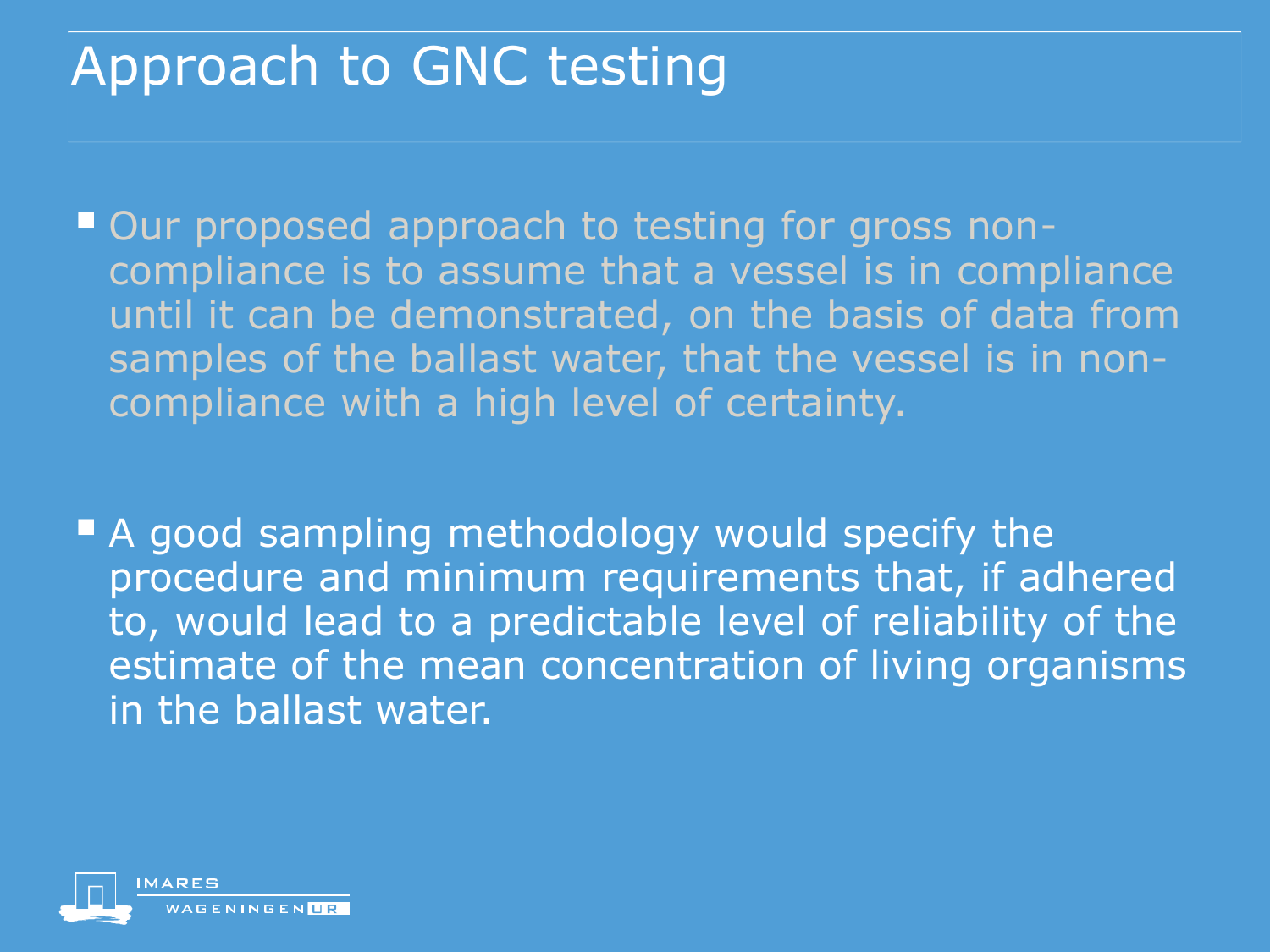## Gross non-compliance testing



- The compliance threshold is set at the value below which  $1-\alpha$  % of possible test statistics are expected to fall given that the true (unobserved) concentration is equal to the D-2 standard.
- GNC would be evidenced if a point estimate, based on counts in a sample, is higher than a concentration which can be expected to occur by chance like processes if the true concentration is equal to the D-2 standard

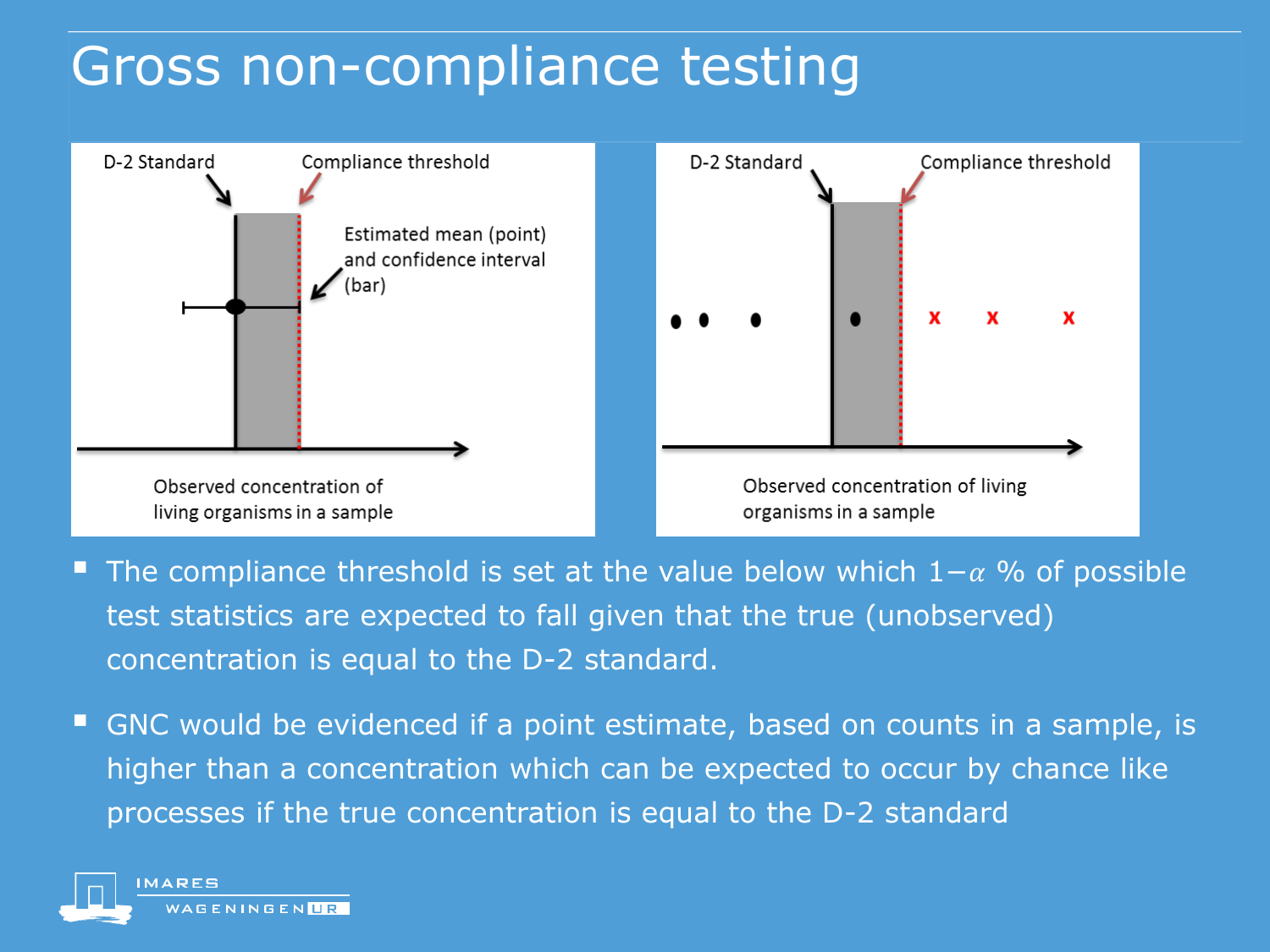## The starting point: Poisson rate test



■ Random distribution of living organisms in both discharge and samples

Only sample error is taken into account

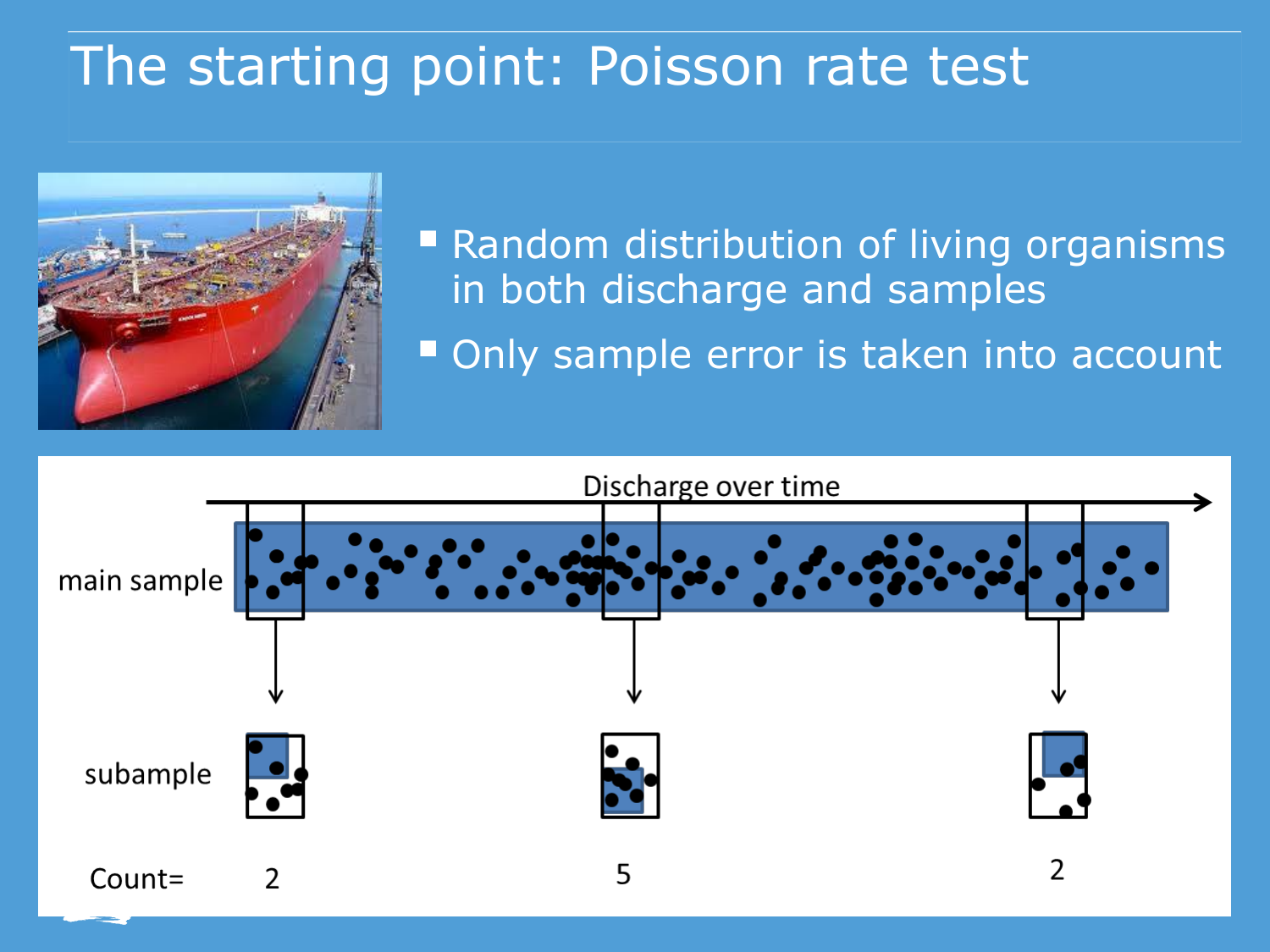## Available data

- **4 runs from 2 ships Untreated ballast water** Uptake (UPT) & Discharge (DIS) ● 1 continuous sample (OET)
	- 3 discrete samples (beginning, middle, end)

From: Gollasch and David 2010 (EMSA/NEG/09/2010)



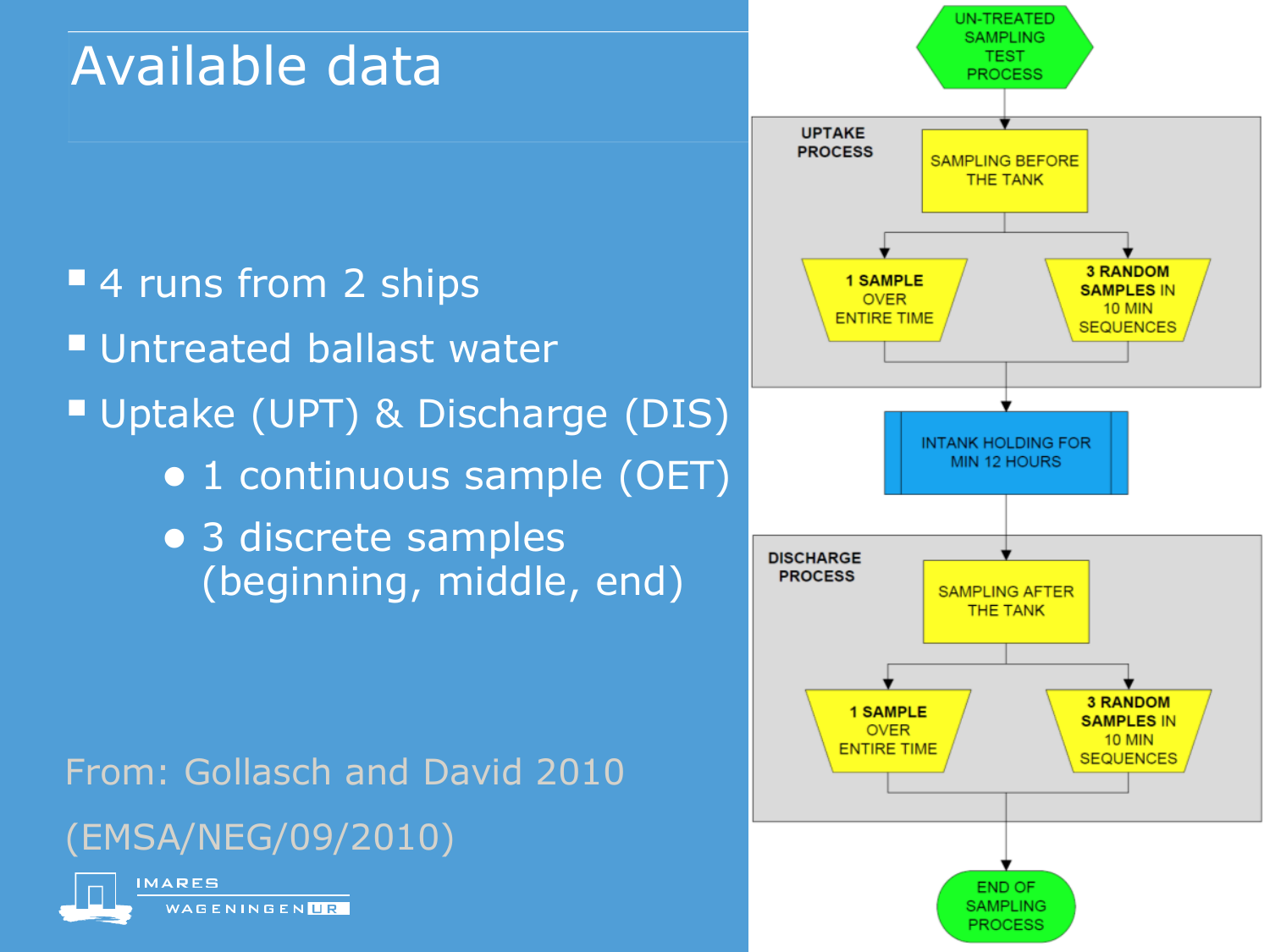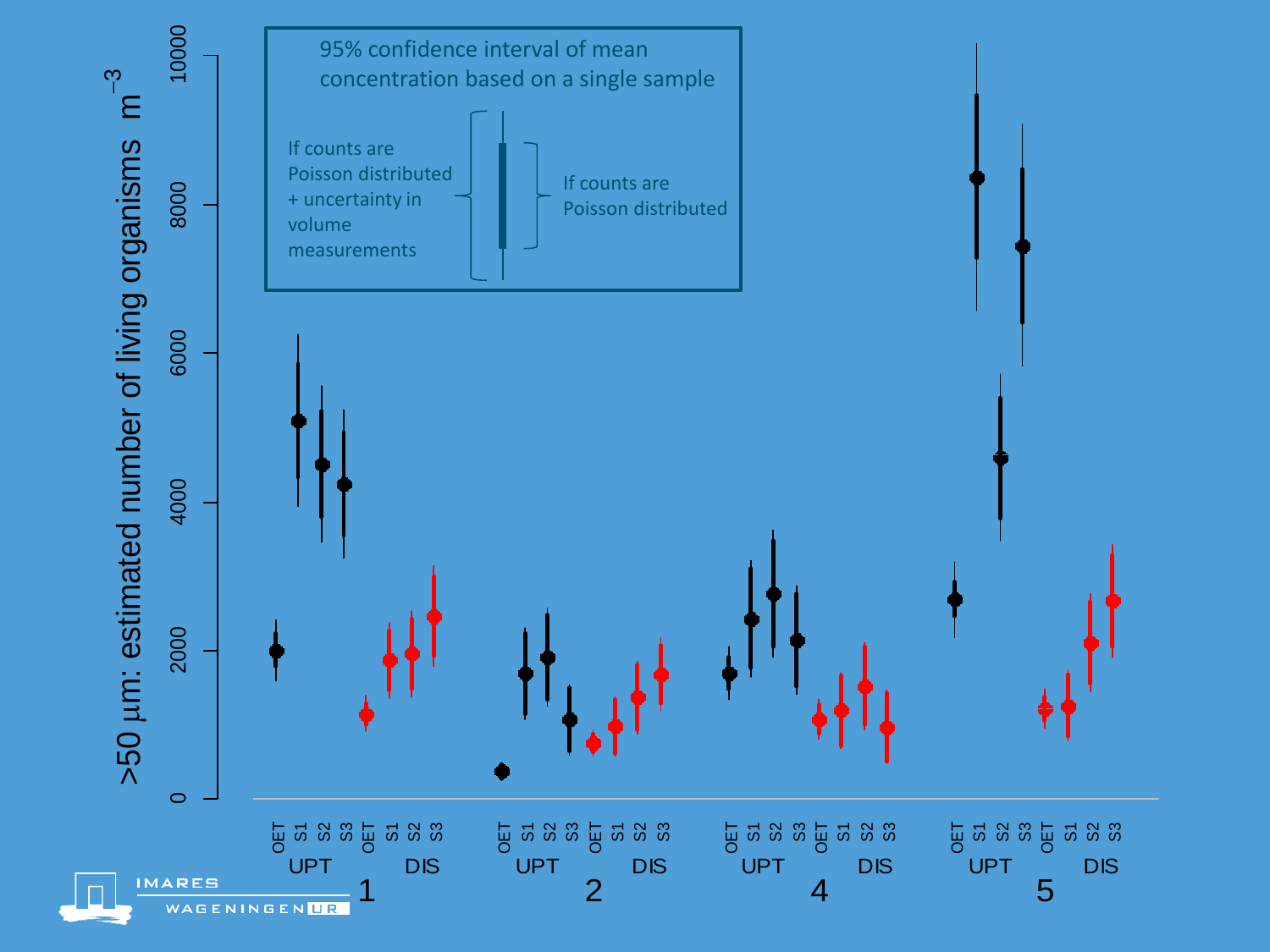## Generalisation of Poisson rate: Negative binomial



#### **Clumping of organisms Trend in concentration during discharge Error in measurements of sample volumes** Differential death rates between samples (e.g. due to differential holding times) .......

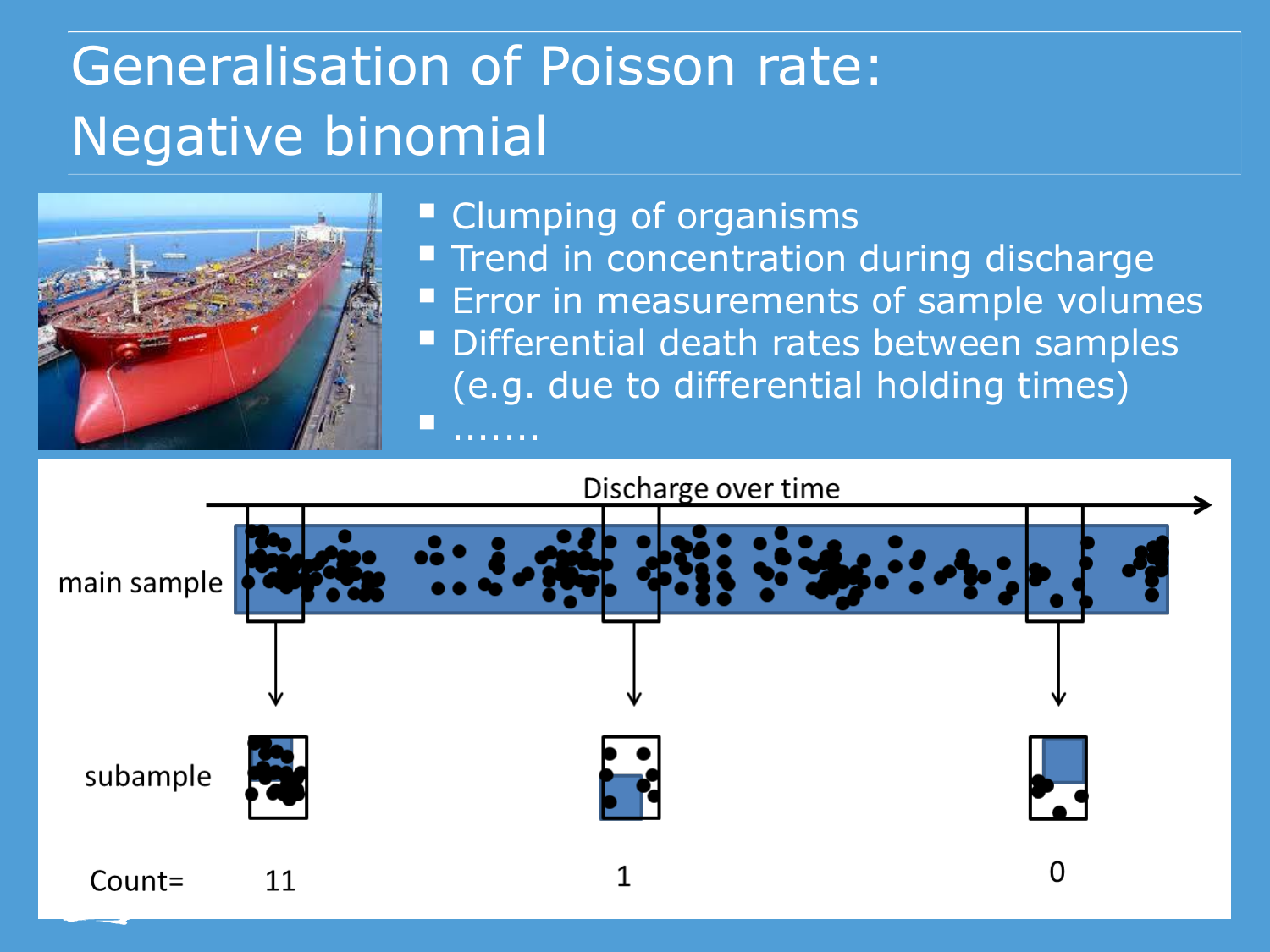### Negative binomial: counts are more variable

#### **Negative binomial leads to a more conservative threshold**



#### **Negative binomial** Inhomogeneous, non-random





Observed concentration of living organisms in a sample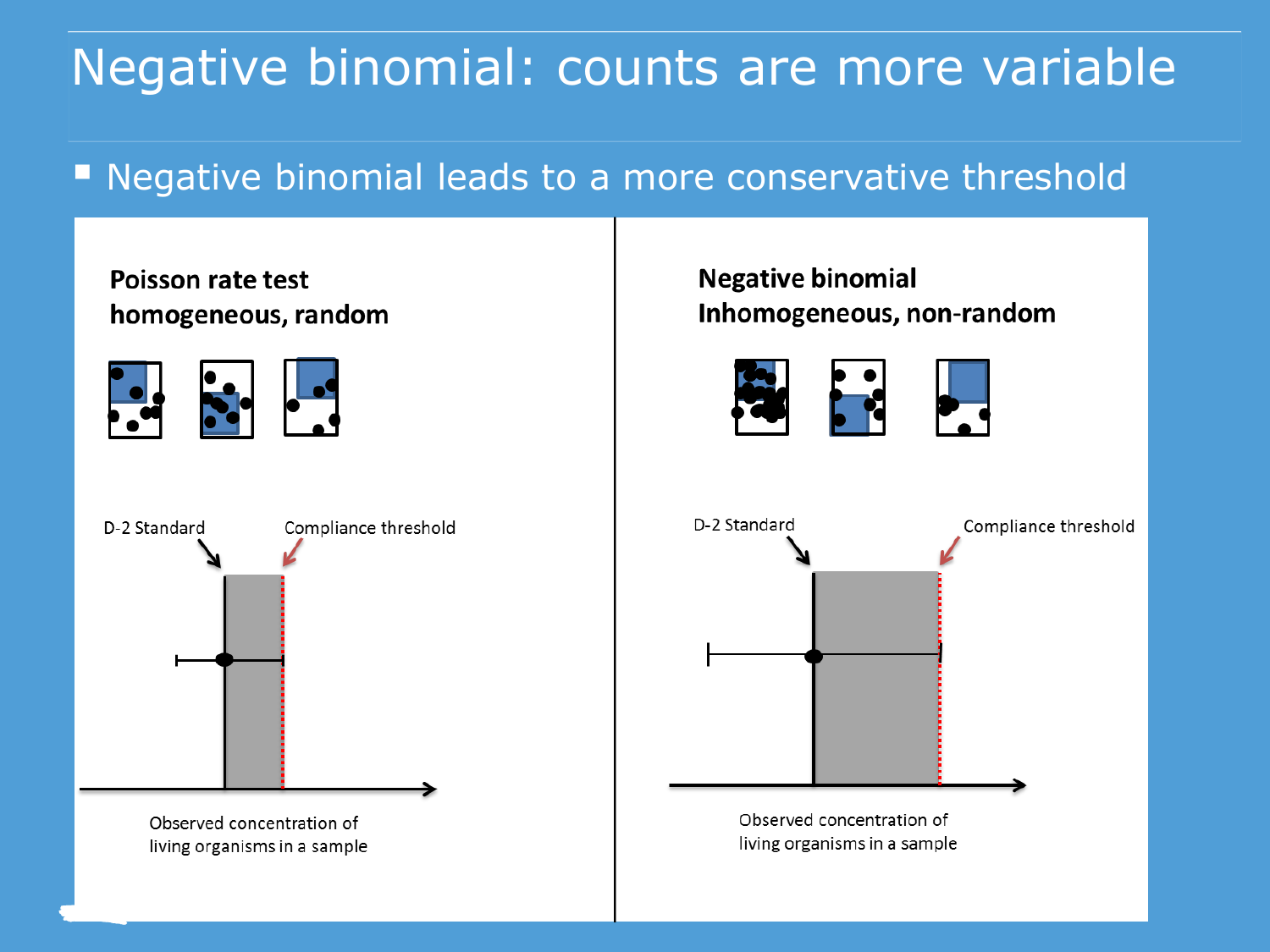## Derive GNC threshold using Negative binomial distribution model

**A** conservative estimate of the variance of the estimated concentration in a sample: ≥50 µm: the variance is 3.17 times the expected count ≥10–<50 µm: the variance is 17.9 times the expected count

Note that for the Poisson rate test, the variance is equal to the mean Thus; the Negative Binomial model will be much more conservative

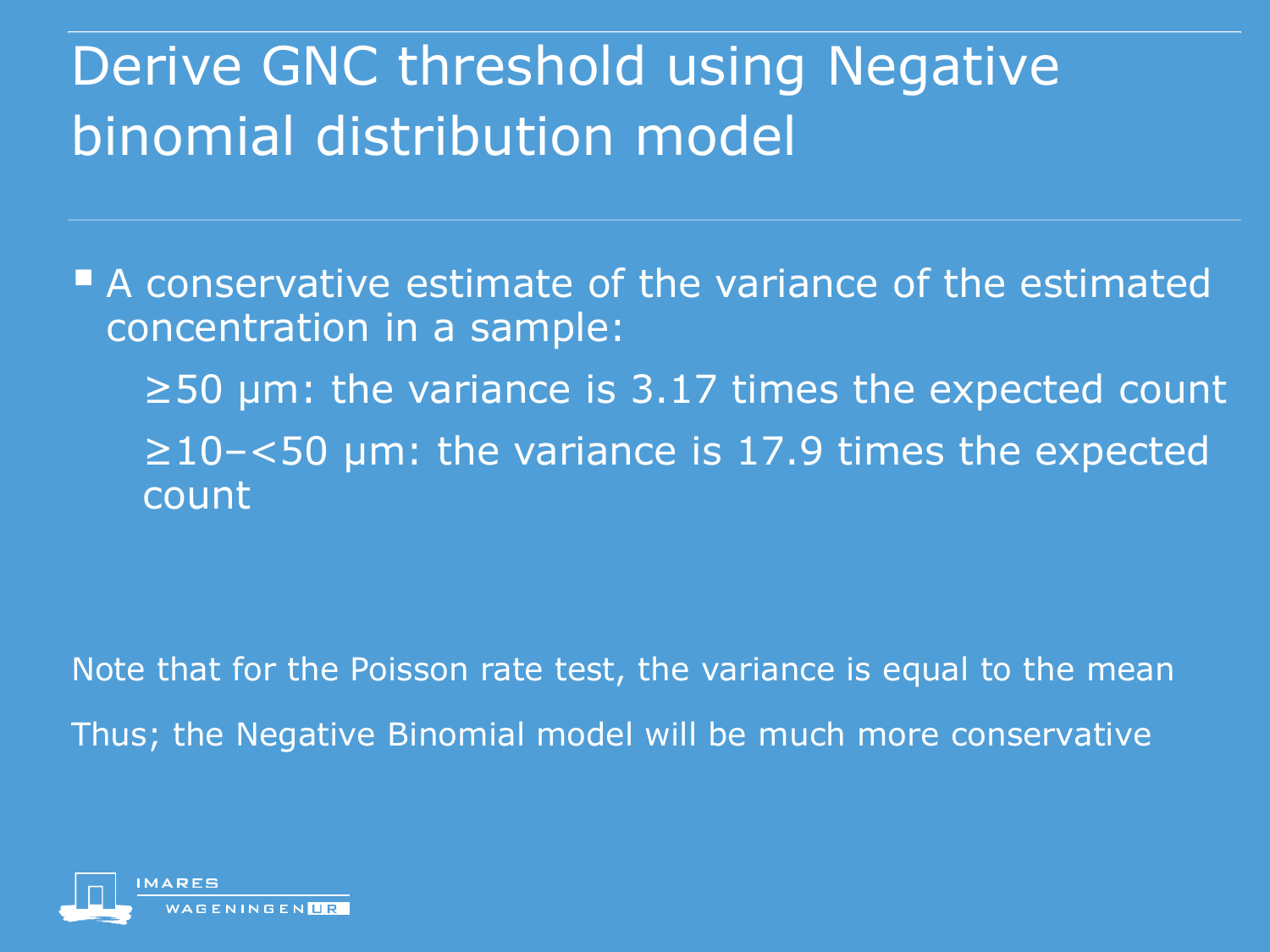## $\geq$ 10 - <50 µm

### Estimating the variance of the counts at the D-2 standard

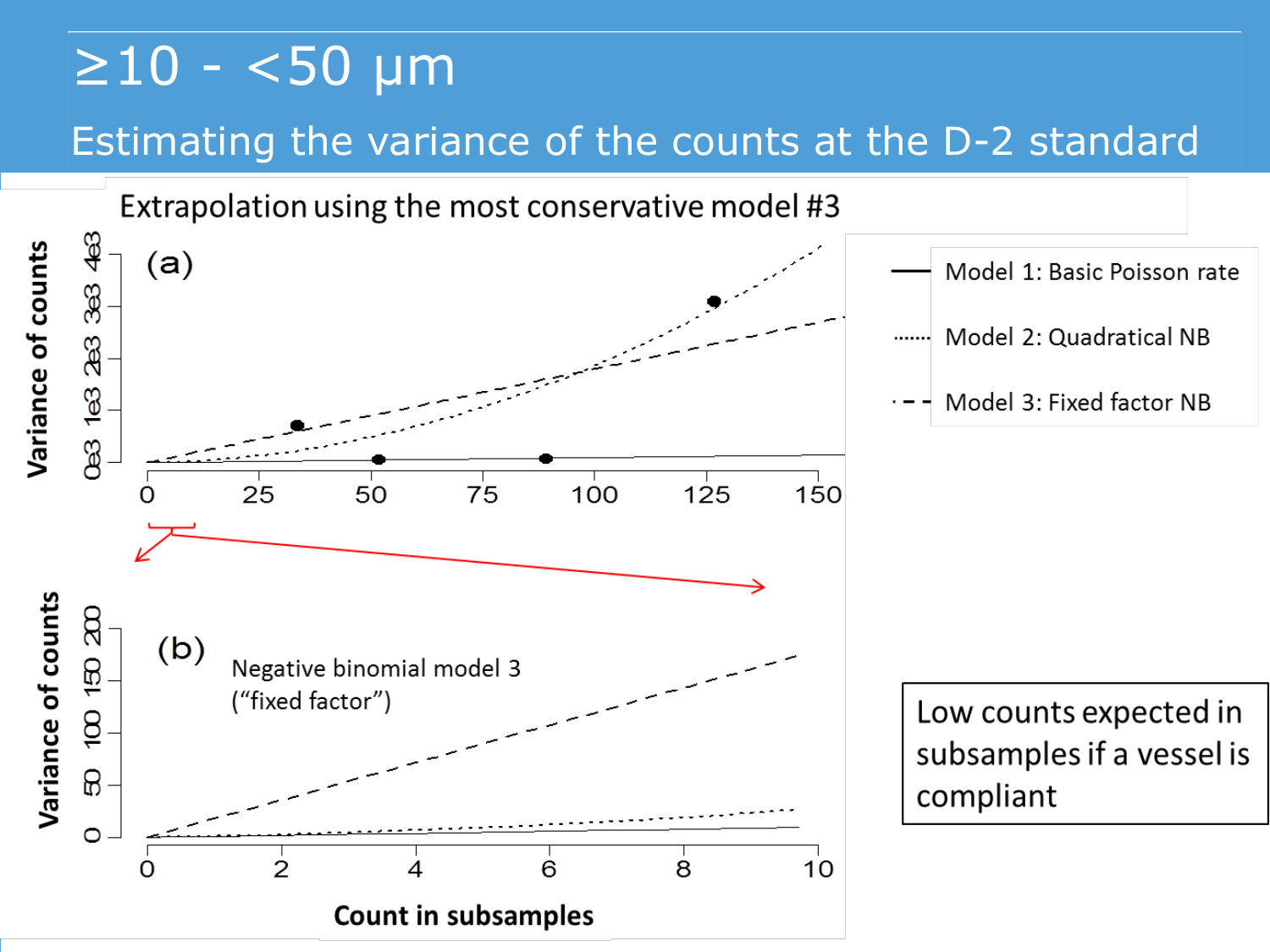## ≥50 µm Estimating the variance of the counts at the D-2 standard

Extrapolation using the most conservative model #3

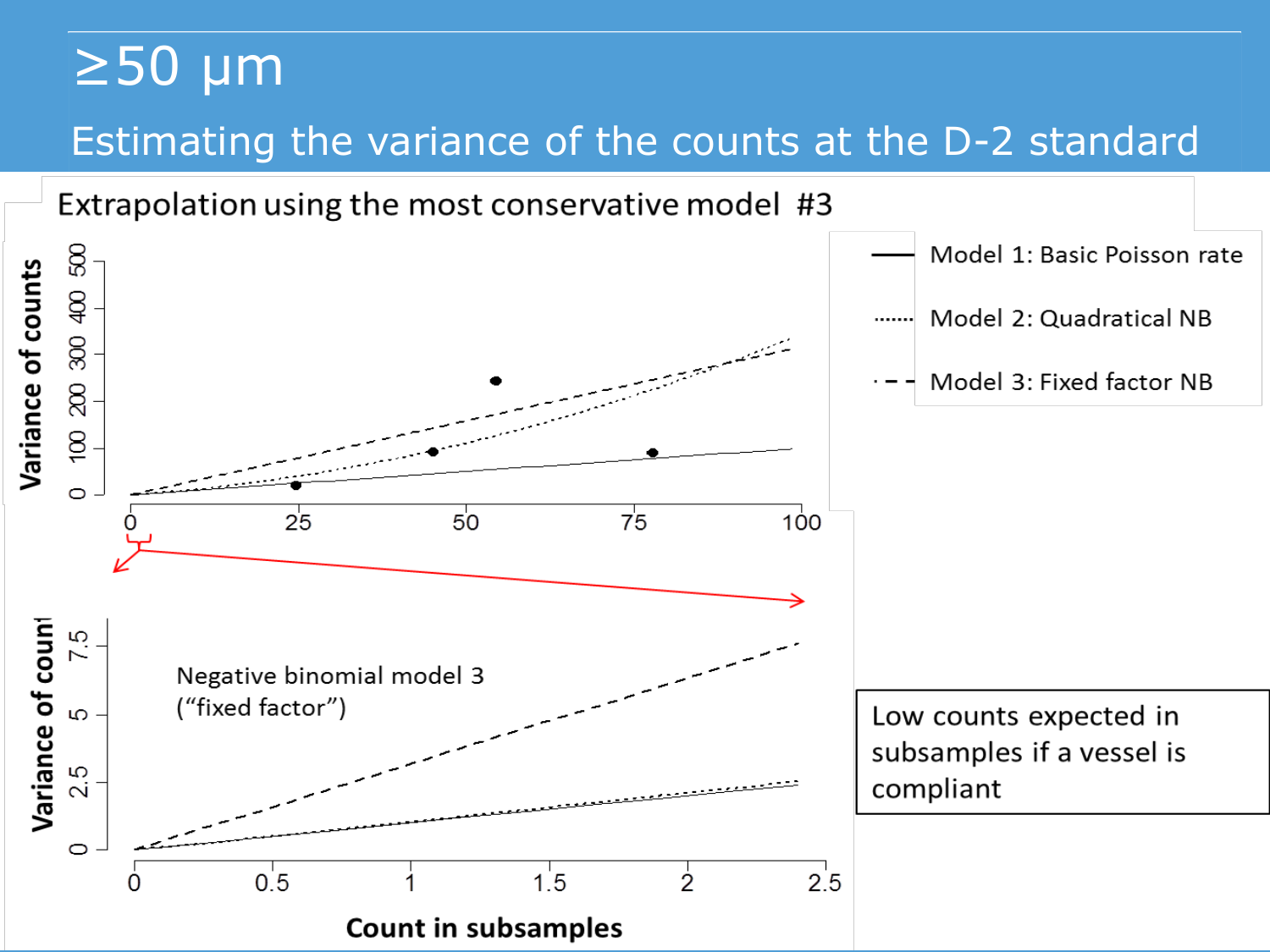## Example of derived threshold

### **≥10 - <50 µm**

- Sampled volume: 0.81 ml
- Poisson: 23.5 org/ml
- Negative binomial: 116.0 org/ml

### **≥50 µm**

- Sampled volume: 0.06\*500 litre
- Poisson: 133.3 org/m<sup>3</sup>
- Negative binomial: 366.7 org/m3

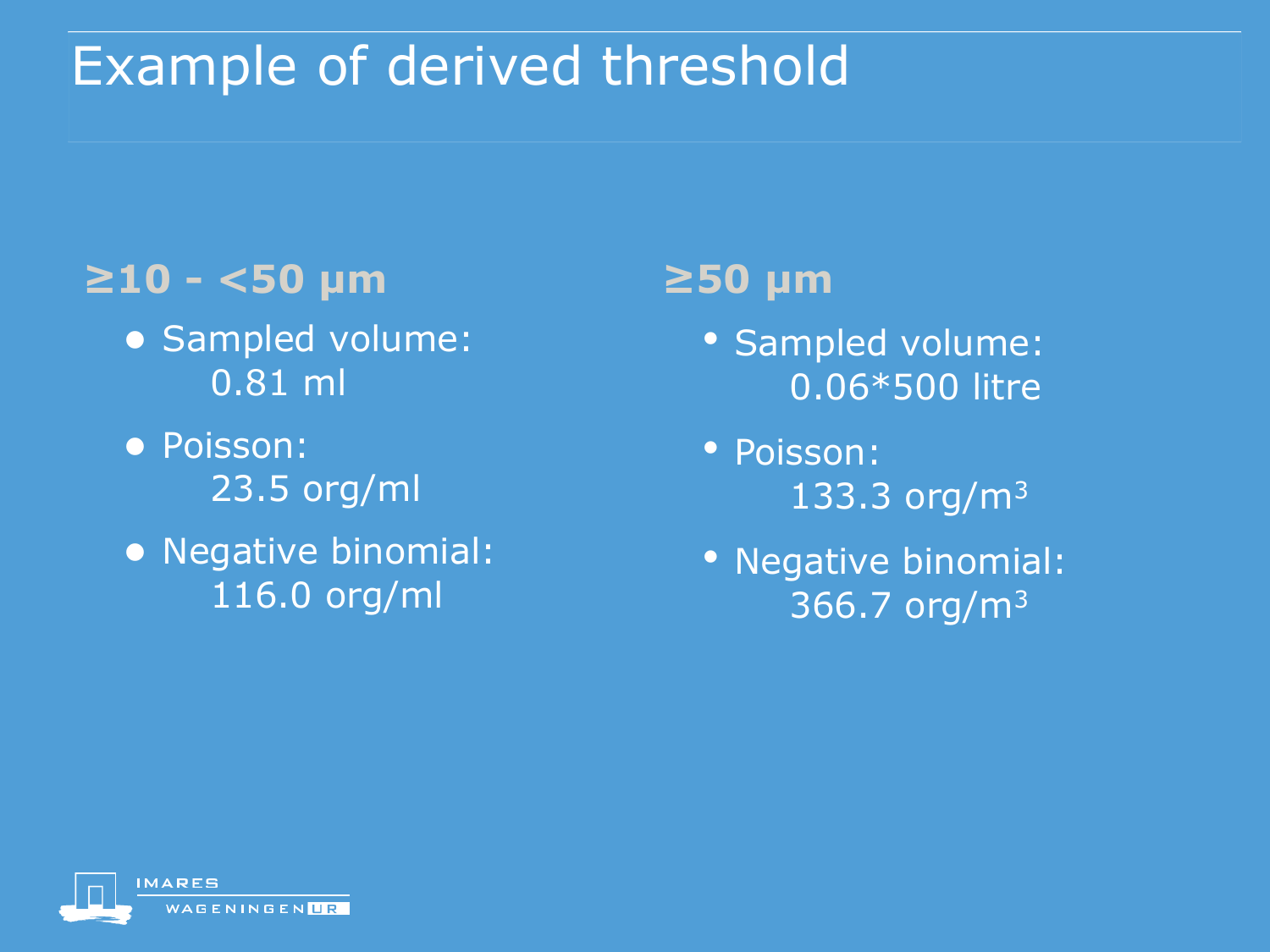## Example of derived threshold



**MARES** WAGENINGENLR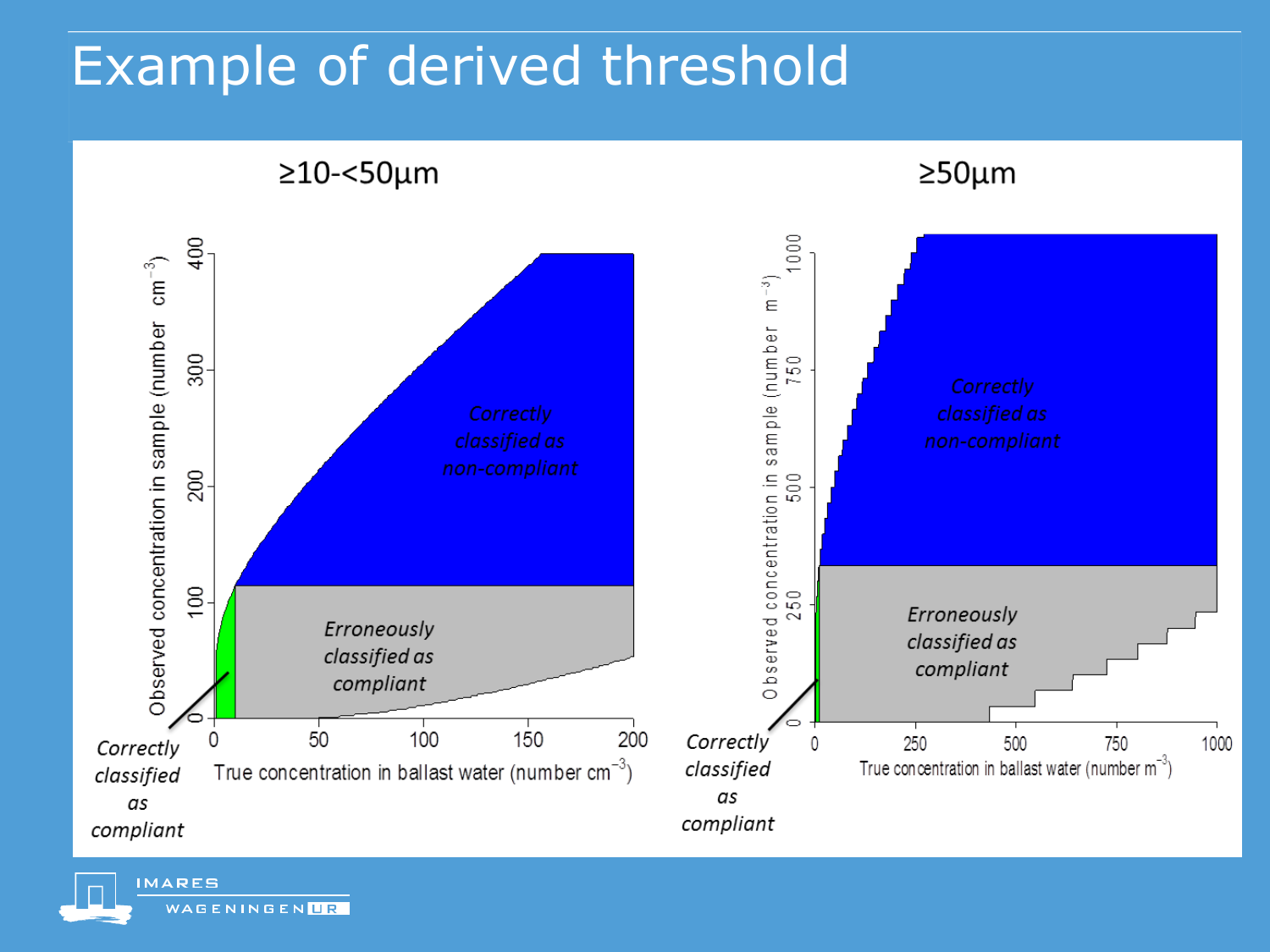## Derive GNC threshold using Negative binomial distribution model

The threshold is a function of:

- The sampled volumes: (knowingly) increasing the sampled volume will lower the GNC threshold
- The sampling strategy: increasing the number of main samples will lower the GNC threshold more than increasing the number of subsamples from the same main sample

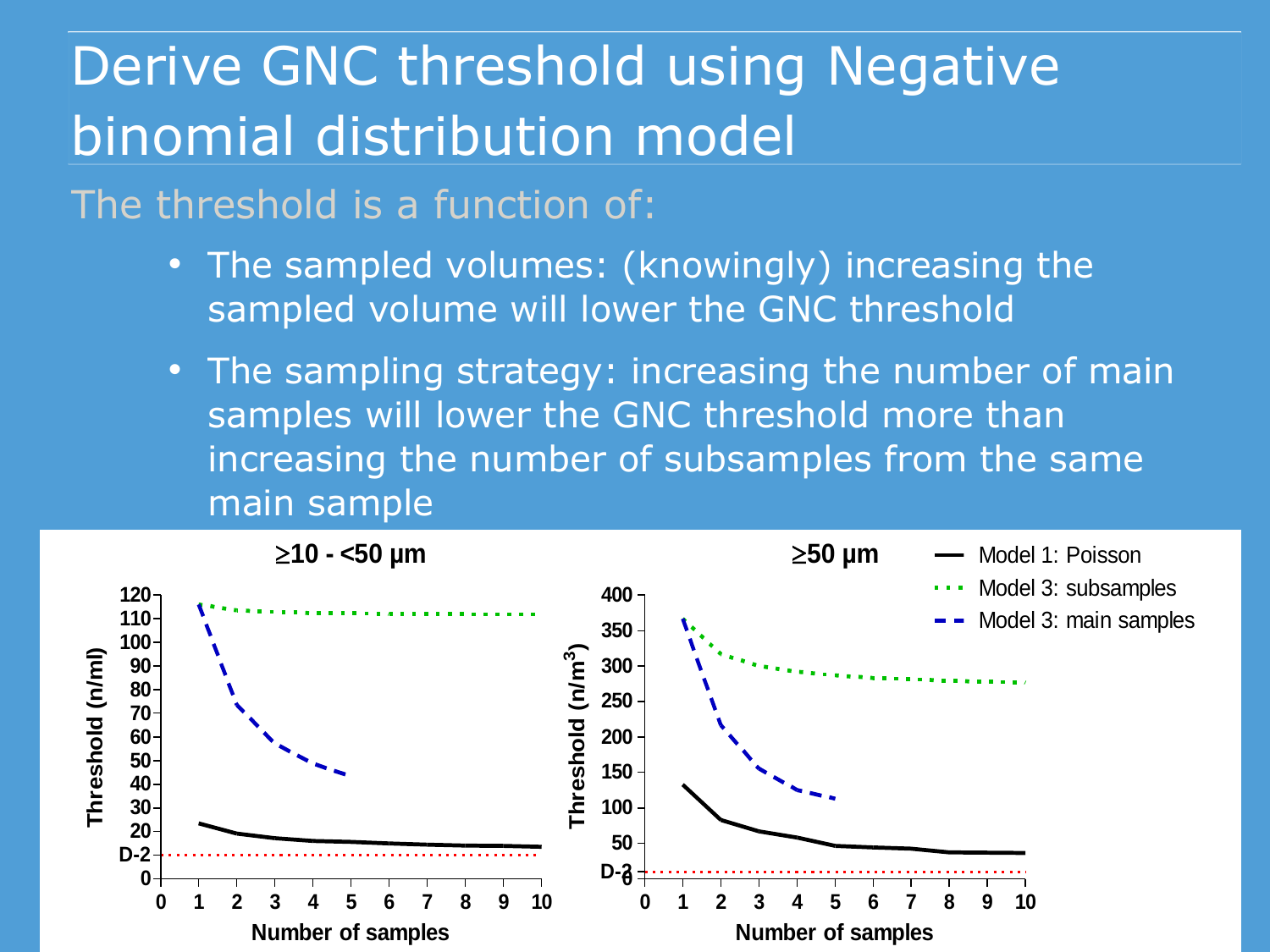## Assumptions

### **The derived GNC thresholds are only valid if the following assumptions are met:**

**Data used are representative** 

- Fleet
- Procedures
- Methods

### **Remember:**

### **GNC ≠ certification testing!**

- Treated vs non-treated
- For GNC it is important that systematic bias is avoided or at least conservative
	- Live-dead classification
	- Size classification
	- Volumes

- ......